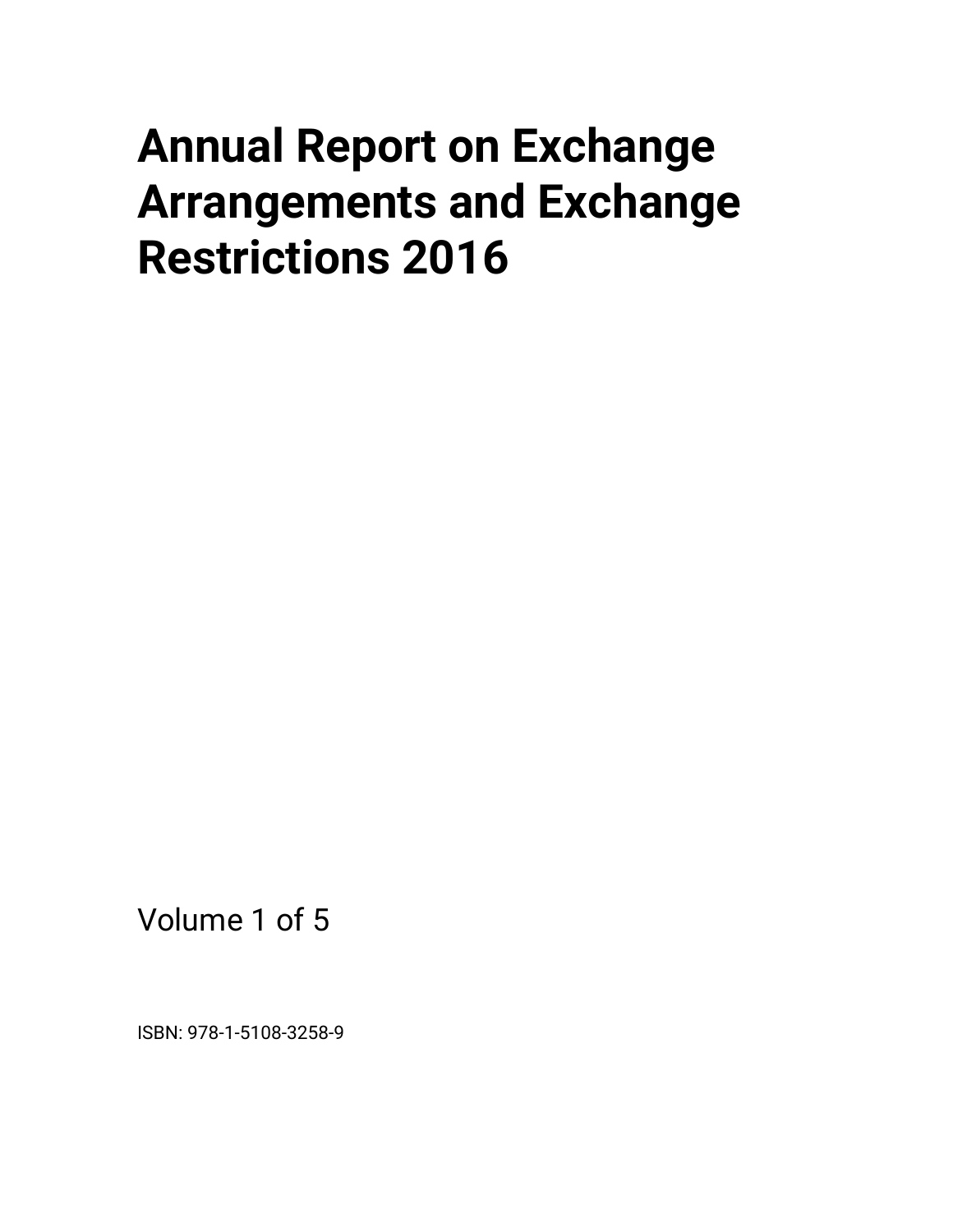Copyright ©2016 International Monetary Fund

International Monetary Fund, Publication Services 700 19th Street, N.W., Washington, D.C. 20431, U.S.A. Tel.: (202) 623-7430 Fax: (202) 623-7201 E-mail: publications@imf.org

This edition printed under license by Curran Associates, Inc.

**Please send orders for additional print copies to:** 

Curran Associates, Inc. 57 Morehouse Lane Red Hook, NY 12571 Phone: 845-758-0400 ext.112 Fax: 845-758-2634 **Email: info@proceedings.com** 

or

Order online: www.proceedings.com/5047.html